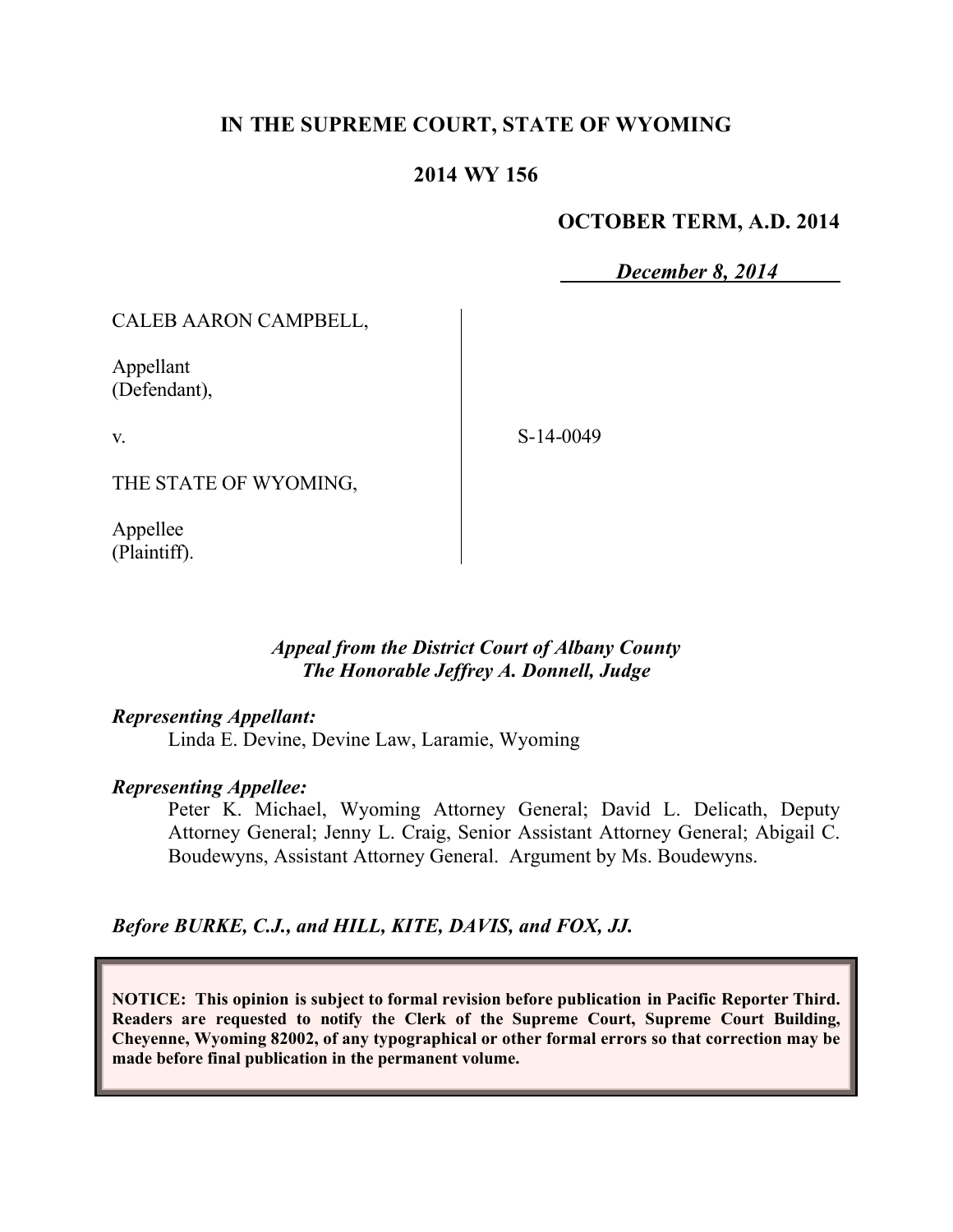**DAVIS**, Justice.

[¶1] Appellant Caleb Campbell entered a conditional guilty plea to felony possession of marijuana, reserving his right to appeal the district court's denial of his motion to suppress evidence under Wyoming Rule of Criminal Procedure 11(a)(2). We remand to the district court for further consideration of that motion in accordance with this opinion.

#### **ISSUES**

[¶2] Campbell raises three questions relating to his underlying claim that police officers obtained evidence against him in violation of his rights under the Fourth Amendment to the United States Constitution.<sup>1</sup> We restate and reorder those questions as follows:

1. Did the initial entry into Appellant's home fall within the "emergency assistance" exception to the Fourth Amendment's warrant requirement?

2. Did Appellant voluntarily consent to the search of the bedrooms and bathrooms in his home?

3. If the initial entry into Appellant's home violated the Fourth Amendment, did that illegality impermissibly taint any consent to a later search?

## **FACTS**

[¶3] On February 24, 2013, the Laramie Police Department received a telephone call from Shannon Homolka, who asked that an officer check on her son, Sean. She had not heard from him for several weeks.<sup>2</sup> Sergeant Austin and a patrol officer were dispatched to the apartment building that was the young man's last known residence. They observed interior coverings on the windows of the apartment and saw footprints in the snow at the entrance. Lights were on inside, and when the officers stepped to the door, they could hear a television and the barking of what they perceived to be an excited dog. No one responded when Sergeant Austin knocked and rang the doorbell.

[¶4] Austin tried the door and found that it was unlocked, opened it approximately two to three feet, called out for Sean Homolka, and identified himself as a police officer. He

<sup>&</sup>lt;sup>1</sup> Campbell also asserts that the challenged police conduct violated the parallel provisions of the Wyoming Constitution. However, because he has failed to provide any independent analysis of his claims under the state constitution, this Court will consider only claims under the Fourth Amendment. *Rideout v. State*, 2005 WY 141, ¶ 15, 122 P.3d 201, 205 (Wyo. 2005).

<sup>&</sup>lt;sup>2</sup> Although the record does not say as much, we infer that none of Sean's family lived in the Laramie area.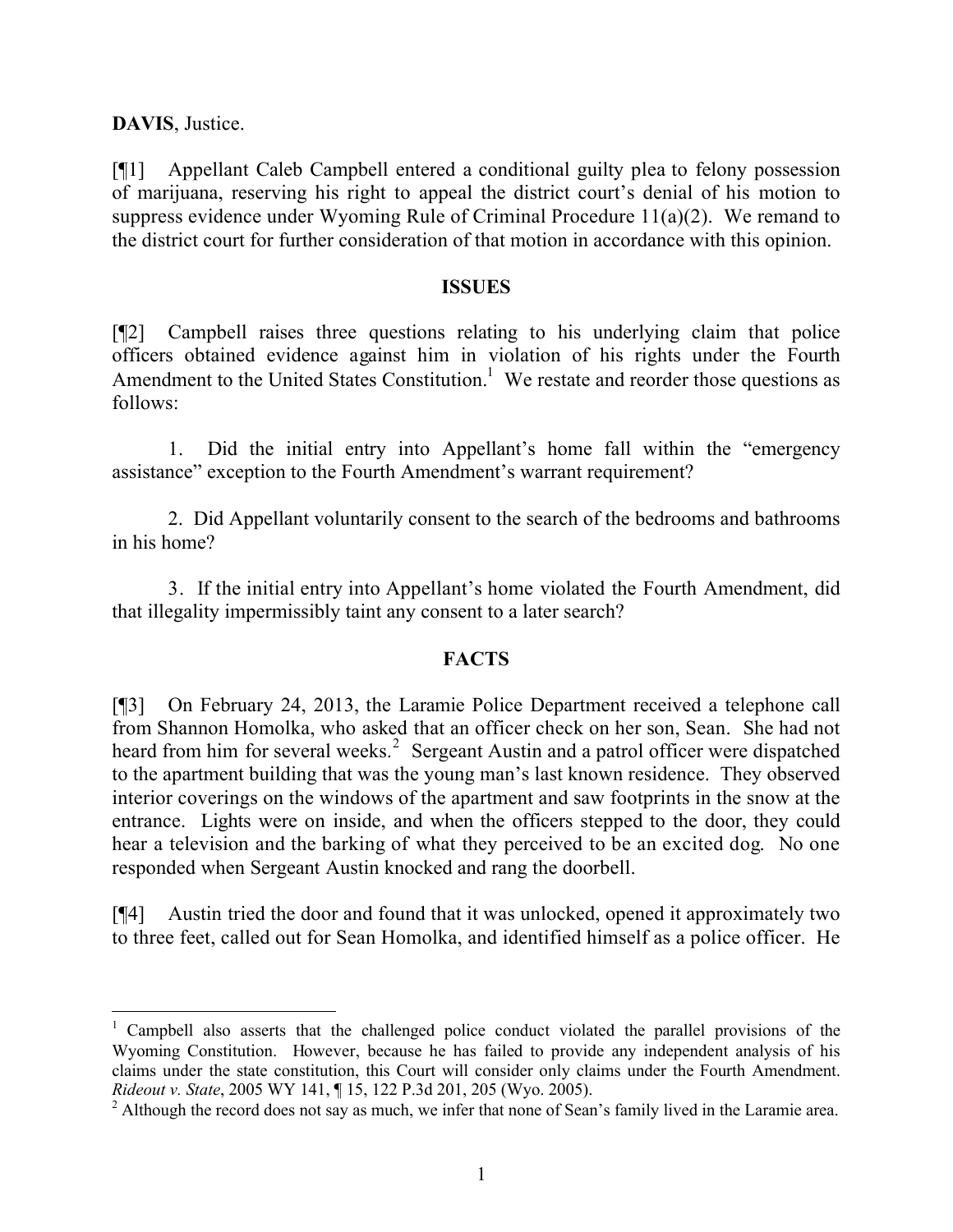saw a blue glass bong<sup>3</sup> on a counter top that separated the apartment's living room and kitchen. When no one answered or appeared, he closed the door, knocked on it, rang the bell a few more times, and then decided to phone Ms. Homolka to obtain more information.

[¶5] She informed him that she had not spoken to her son since mid-November of 2012, and that a gift sent to him by his grandparents had been returned because he failed to pick it up from the post office. She had phoned Campbell, who shared the apartment with her son, but he refused to give her any information about Sean or his whereabouts. She suggested that the sergeant might find Campbell at the local Pizza Hut where he and her son had worked together.

[¶6] The officers proceeded to the restaurant, where they encountered a young man who told them he had been snowboarding with Sean Homolka earlier that day, and that Campbell was expected to return shortly from a pizza delivery. When Campbell arrived, he told the officers that Homolka had moved to Casper, but that he was visiting Laramie and staying at Campbell's apartment at the time. Sergeant Austin mentioned that he had seen bongs in the apartment and cautioned Campbell to "clean up his act" and get rid of them, but he also advised him that they intended to overlook that violation and that they only wanted to speak to Homolka about his mother's concerns. Campbell agreed to get in touch with Homolka, and the officers asked Campbell to meet them with Homolka at the apartment.

[¶7] When the officers reached the apartment, Campbell met them on the sidewalk and told them Homolka would arrive shortly. Sergeant Austin asked him if he had gotten rid of the drug paraphernalia. Campbell said that he had, retrieved a white trash bag, and broke its contents in front of the officers. However, when Austin examined the contents, he saw no trace of the blue glass bong that had been in the apartment and asked Campbell about it. Campbell became nervous, told the sergeant he had not been completely honest, brought that bong outside and broke it. Sergeant Austin then asked if he had anything else, and when Campbell said he had a little marijuana, Austin asked, "Want to get rid of it?" Campbell responded affirmatively and, from Sergeant Austin's vantage point just outside the open apartment door, appeared to take the drug to the bathroom and flush it down the toilet.

[¶8] The sergeant asked if he could enter the apartment to confirm that Campbell had gotten rid of everything, assuring him that this was his only concern and that he did not want to charge Campbell with anything. Campbell consented to the entry and to an examination of an unused bedroom and its attached bathroom. This occurred

 <sup>3</sup> A bong is a pipe-like device often used to smoke marijuana. As the user inhales through an opening in the device, smoke is drawn from its bowl through a water-filled chamber, thereby filtering and cooling the smoke.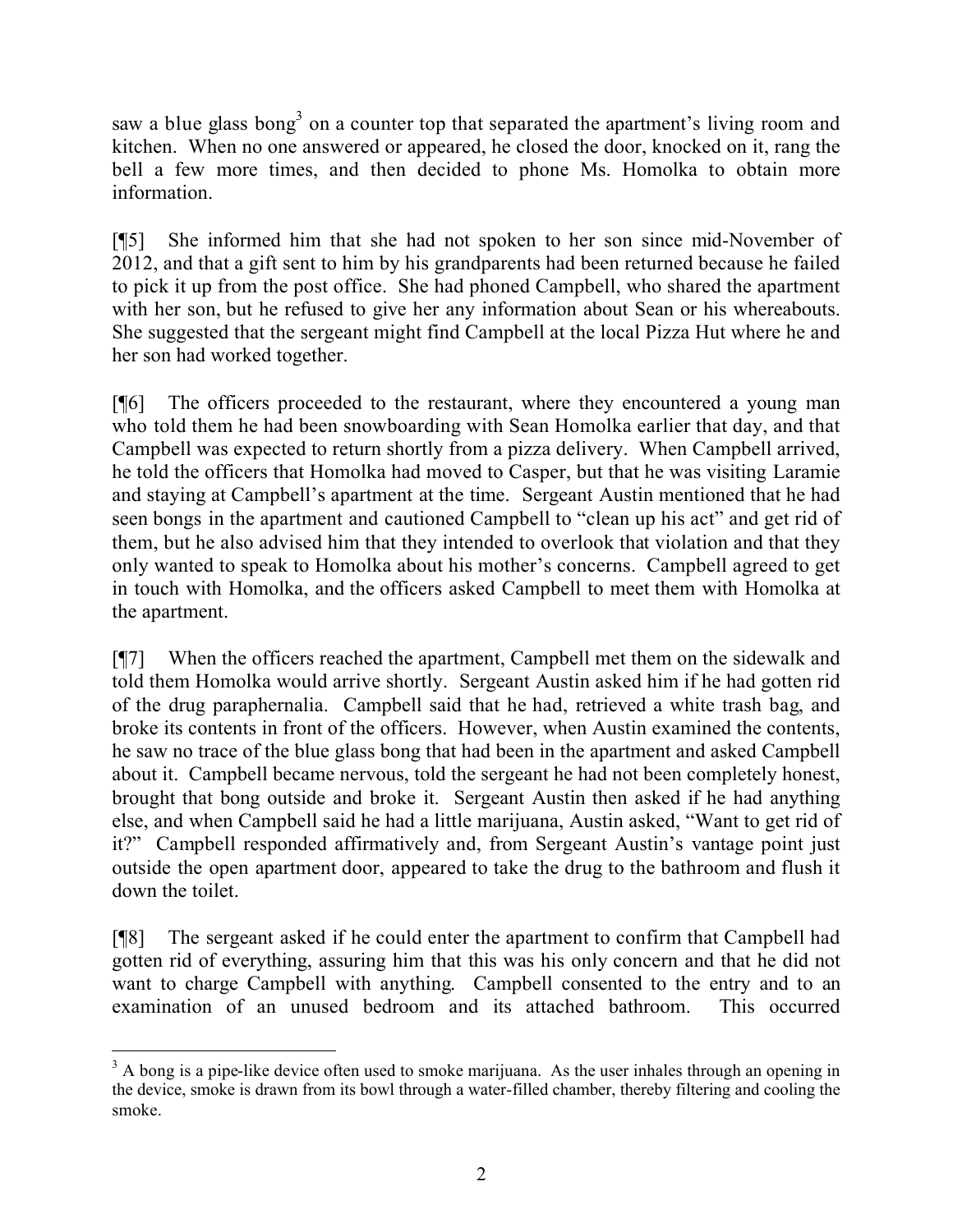approximately thirty minutes after the sergeant had first opened the front door and observed the blue bong. Austin found nothing in either room, but he saw still more bongs in another adjoining bedroom through an open door. Campbell consented to a search of that room, but despite the sergeant's reassurances that he did not intend to charge him with anything, continued to display what Austin viewed as undue nervousness.

[¶9] When Sergeant Austin then inquired about looking into two bedrooms and a bathroom on the opposite end of the apartment, Campbell at first denied him permission to do so. Austin grew frustrated by Campbell's repeated deceit in the face of his expressed lack of interest in prosecuting him, and he indicated that he should perhaps just go and get his ticket book after all. Campbell then said something to the effect that, "You'll find it anyway," and told Austin he could search the remaining rooms.

[¶10] The officers discovered a psilocybin mushroom-growing and dehydration operation inside of one of the bedrooms. A subsequent search of the kitchen, to which Campbell agreed, found over three ounces of marijuana. Campbell admitted that he had been extracting THC from marijuana and that he had been selling psilocybin mushrooms. The officers obviously could not overlook criminal conduct of this magnitude.

[¶11] On March 8, 2013, the State charged Campbell with four felonies: manufacturing psilocybin, possessing psilocybin with the intent to distribute it, possessing marijuana with the intent to distribute it, and felony possession of marijuana.<sup>4</sup> Following his arraignment on May 21, the district court set trial for September 19, 2013. On June 17 and June 20, 2013, Campbell filed a motion and an amended motion to suppress evidence and dismiss the case.

[¶12] Campbell argued that when Sergeant Austin first opened the front door to his apartment and peered inside, he conducted an impermissible warrantless search of the constitutionally protected area of his residence. Anticipating that the State would attempt to justify that conduct under the "community caretaking" exception to the Fourth Amendment's warrant requirement, he also argued that exception did not apply, and that all evidence gathered should be excluded as the tainted fruit of the initial unlawful search. Finally, Campbell argued that his consent to Sergeant Austin's second entry into his apartment and his search of various rooms in the apartment was involuntary.

[¶13] The State responded that the sergeant's initial intrusion into Campbell's home was justified by either of two related exceptions to the warrant requirement—the "community caretaking" and the "emergency assistance" exceptions. The State also argued that Campbell voluntarily consented to Sergeant Austin's later entry into and search of the apartment, and that this consent removed any taint attributable to the initial entry,

<sup>&</sup>lt;sup>4</sup> Possession of more than three ounces of marijuana is a felony carrying a penalty of not more than five years imprisonment. Wyo. Stat. Ann. § 35-7-1031(c)(i)(A) and (iii) (LexisNexis 2013).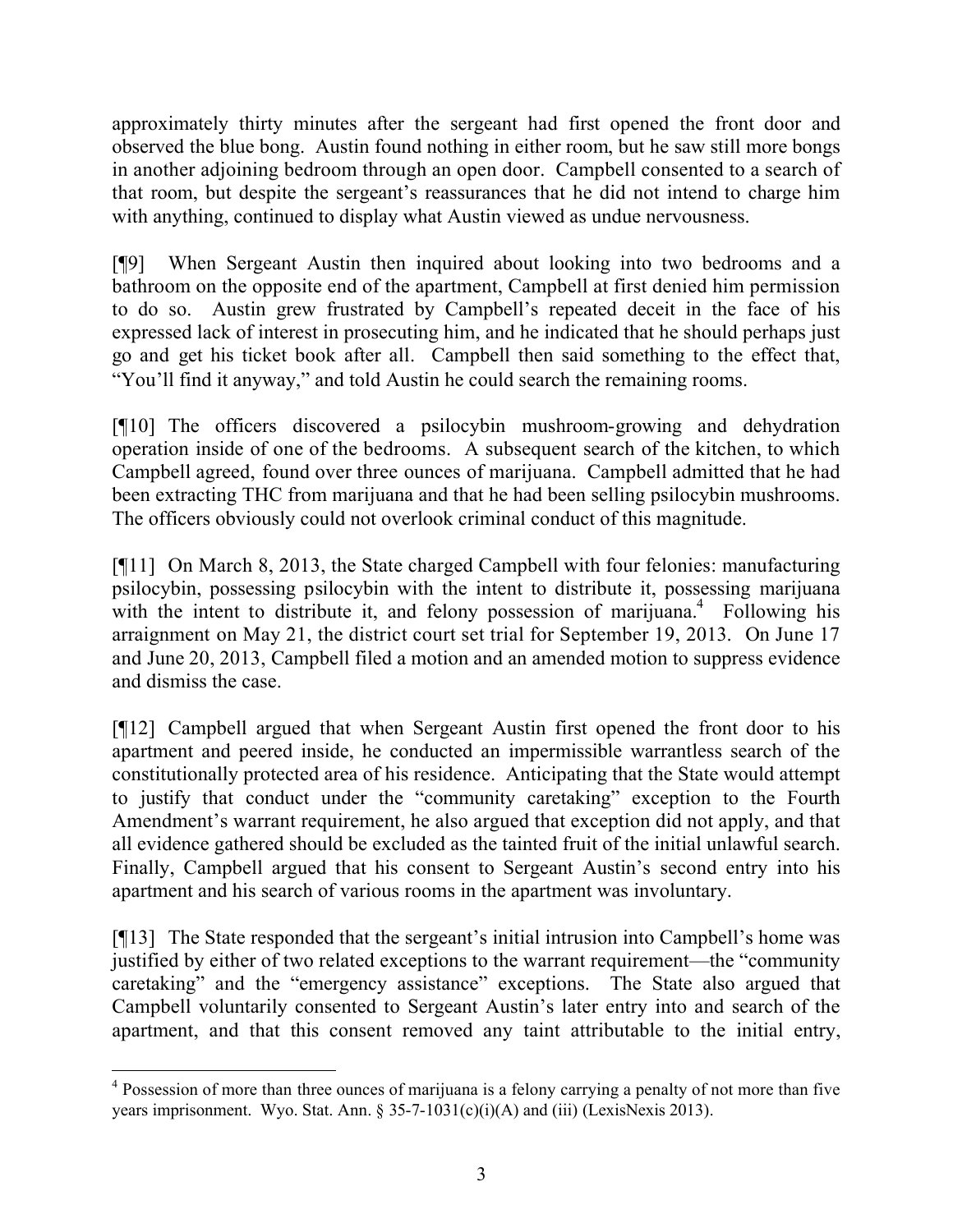because it served as a lawful and independent source of the evidence eventually discovered.

[¶14] The district court held a hearing on the suppression motion on July 31, 2013, and it issued a decision letter denying the motion six days later. Relying on *Moulton v. State*, 2006 WY 152, 148 P.3d 38 (Wyo. 2006), the district court concluded that the emergency assistance exception permitted the initial intrusion into Campbell's home. After reviewing the DVD recording of Sergeant Austin's later interaction with Campbell, the court also concluded that there was no coercion, and that consequently Campbell's consent to enter and search the apartment was voluntary. Because of its ruling on the emergency assistance exception, the district court did not consider whether the initial entry may have tainted any evidence thereafter discovered even if Campbell's consent was voluntary.

[¶15] After the motion to suppress was denied, Campbell entered into a plea agreement with the State. It required him to plead guilty to the charge of possessing a felony quantity of marijuana, in exchange for which the State agreed to dismiss the three remaining charges, recommend probation at sentencing, and allow the guilty plea to be entered conditionally so that Campbell could appeal the denial of his motion to suppress. The district court accepted the agreement and Campbell's conditional guilty plea, and it sentenced him to a term of two to five years of incarceration, which it suspended in favor of three years of supervised probation. Campbell timely perfected this appeal.

## **DISCUSSION**

# **The Initial Entry and the Emergency Assistance Exception**

[¶16] The Fourth Amendment to the United States Constitution protects "the right of the people to be secure in their . . . houses . . . against unreasonable searches and seizures." U.S. Const. amend. IV. As the United States Supreme Court has observed, "physical entry of the home is the chief evil against which the wording of the Fourth Amendment is directed." *United States v. U.S. Dist. Court for East. Dist. of Mich. So. Div.*, 407 U.S. 297, 313, 92 S.Ct. 2125, 2134, 32 L.Ed.2d 752 (1972).

[¶17] Warrantless searches and seizures are per se unreasonable unless justified by probable cause or established exceptions. *Moulton*, ¶ 16, 148 P.3d at 43. The parties have mentioned both the community caretaking exception and the emergency assistance exceptions to the warrant requirement at various times in this case. Both find their roots in the United States Supreme Court decision in *Cady v. Dombrowski*, 413 U.S. 433, 441- 42, 93 S.Ct. 2523, 2528, 37 L.Ed.2d 706 (1973), which actually involved an inventory search. *State v. Vargas*, 63 A.3d 175, 182-83, 187-88 (N.J. 2013).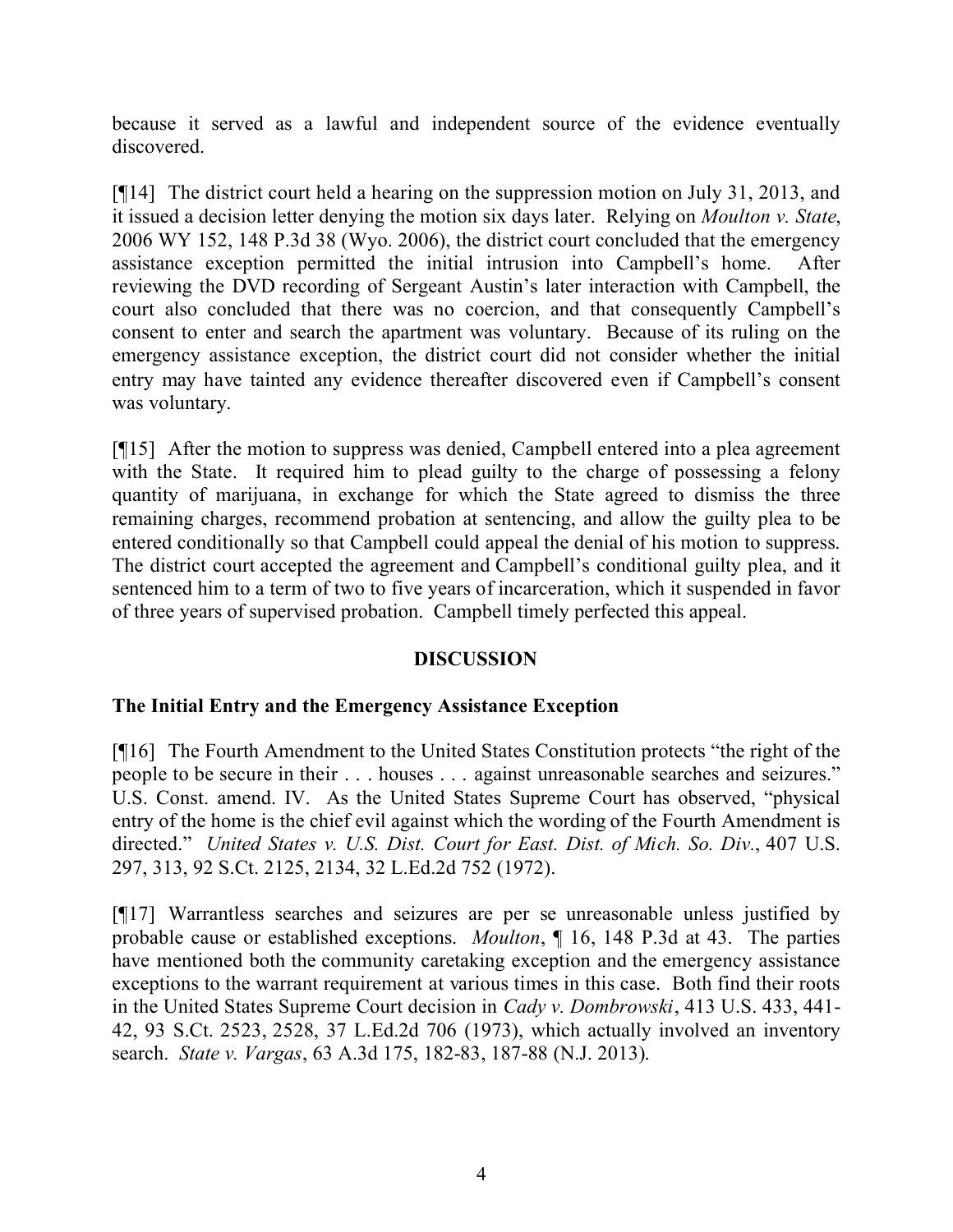[¶18] We will touch on the community caretaking exception briefly, although it does not apply here. It pertains to police encounters with citizens in public places and in their vehicles under circumstances giving rise to concerns about their welfare or safety, even though the circumstances do not present an emergency. *Id*. In such cases, law enforcement may to a limited extent intrude on a citizen's privacy if there is an articulable threat to public safety that the officer believes he must address.

[¶19] We have applied the community caretaker exception in cases which did not involve entry into homes. *Wilson v. State*, 874 P.2d 215, 221 (Wyo. 1994) (officer justified in pulling his patrol car over to the curb and contacting defendant, who was limping and might be in need of assistance); *Bloomquist v. State*, 914 P.2d 812, 821-22 (Wyo. 1996) (continued questioning of defendant justified under the exception to try to determine whether there was an additional injured passenger); *Morris v. State*, 908 P.2d 931, 935-36 (Wyo. 1995) (deputies were justified by the exception in escorting an unsteady and disoriented citizen to the sheriff's office so that he could call for a ride, but not in examining his wallet, which had been misplaced in a patrol car).

[ $[120]$  On the other hand, the emergency assistance exception<sup>5</sup> allows entry into homes. However, due to the much greater expectation of privacy traditionally accorded the home, a higher standard must be met to permit use of evidence discovered by the entry without a warrant. *Vargas*, 63 A.3d at 188. Evidence found after warrantless entry into a residence is admissible only if the officer who enters has a reasonable belief that there exists an emergency requiring immediate action to assist citizens or to prevent harm to persons or property in the residence. As the Supreme Court of New Jersey has explained:

> Under the emergency-aid doctrine, a police officer can enter a home without a warrant if he has an objectively reasonable basis to believe that an emergency requires that he provide immediate assistance to protect or preserve life, or to prevent serious injury and there is a reasonable nexus between the emergency and the area or places to be searched. In other words, if police officers possess an objectively reasonable basis to believe that prompt action is needed to meet an imminent danger, then . . . the Fourth Amendment . . . [does not] demand that the officers delay potential lifesaving measures while critical and precious time is expended obtaining a warrant. Indeed, the rationale of the emergencyaid exception is informed in large measure by the communitycaretaking responsibilities of government officials, as

<sup>&</sup>lt;sup>5</sup> In some cases, the emergency assistance exception is referred to as part of the community caretaker exception. *See, e.g., Vargas,* 63 A.3d at 186.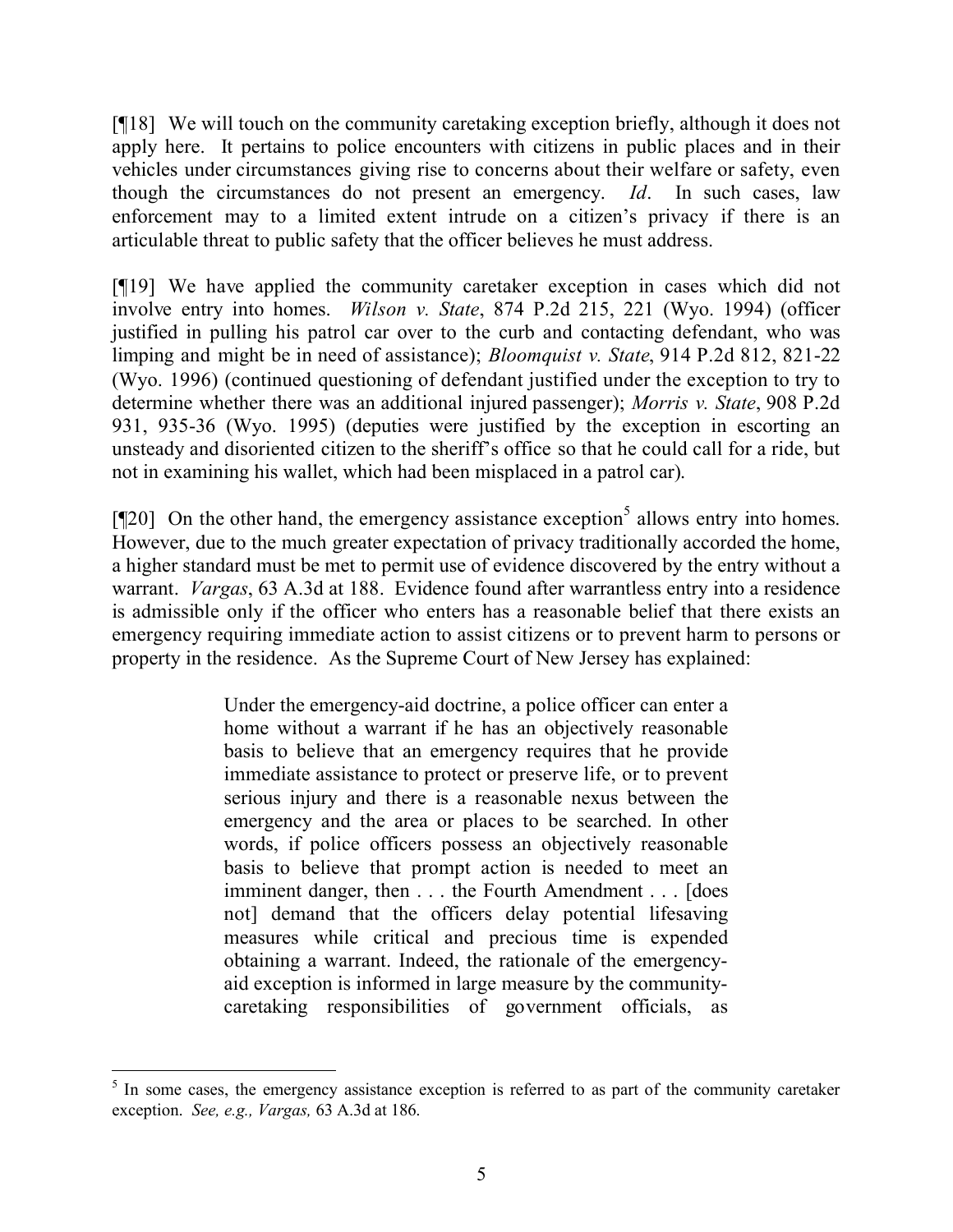explained by Judge (later Chief Justice) Burger in *Wayne v. United States* [318 F.2d 205, 212 (D.C. Cir. 1963)]:

> A warrant is not required to break down a door to enter a burning home to rescue occupants or extinguish a fire, to prevent a shooting or to bring emergency aid to an injured person. The need to protect or preserve life or avoid serious injury is justification for what would be otherwise illegal absent an exigency or emergency.

*Vargas*, 63 A.3d at 188 (internal citations and quotation marks omitted); *see also United States v. Bute*, 43 F.3d 531, 539 ( $10^{th}$  Cir. 1994). Courts generally limit the emergency assistance exception to cases in which the officer acts to preserve life or prevent serious injury believing that there is a genuine emergency. Therefore, to justify use of the exception, the government must show that the officer had a reasonable and articulable belief that immediate aid or assistance was required to prevent serious harm to persons or property. *Id*.; *see also State v. Ryon*, 108 P.3d 1032, 1042-44 (N.M. 2005).

[¶21] The New Mexico Supreme Court clearly and cogently explained the relationship between the community caretaking and the emergency assistance doctrines as they apply to searches of a home:

> The emergency doctrine applies to, but is not limited to, warrantless intrusions into personal residences. The *Cady* community caretaker or public servant doctrine deals primarily with warrantless searches and seizures of automobiles, and the officer might or might not believe there is a difficulty requiring his general assistance. Since there is a lesser privacy expectation in a vehicle on a public highway, an involuntary search or seizure there is judged by a lower standard of reasonableness: a specific and articulable concern for public safety requiring the officer's general assistance. The emergency assistance doctrine, which may justify more intrusive searches of the home or person, must be assessed separately by a distinct test. Since the privacy expectation is strongest in the home only a genuine emergency will justify entering and searching a home without a warrant and without consent or knowledge.

*Ryon*, 108 P.3d at 1043 (internal citations and quotation marks omitted).

[¶22] The only exception potentially applicable to Sergeant Austin's entry into Appellant's home is therefore the emergency assistance or aid exception. The district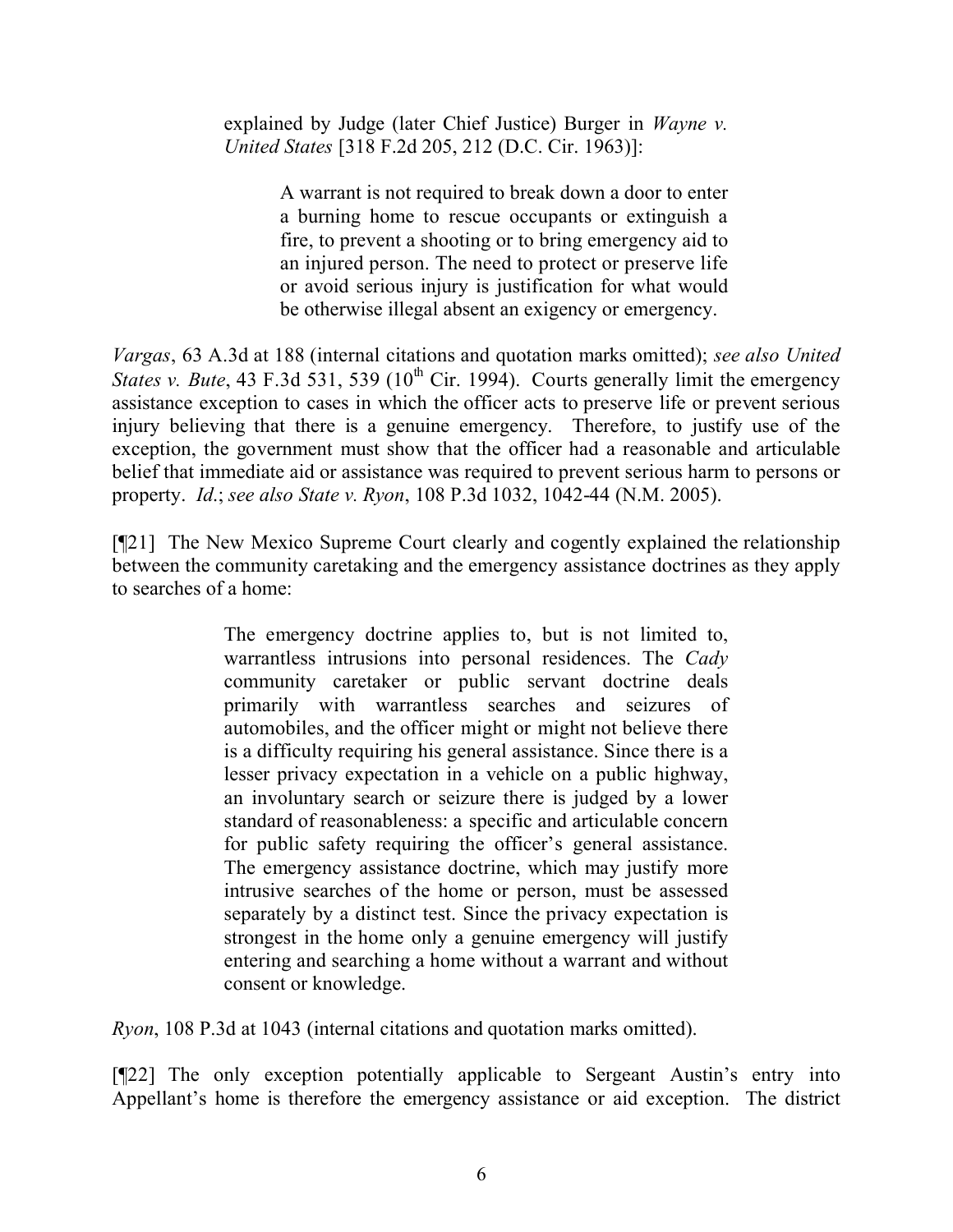court correctly analyzed this case only under that exception. However, a review of the record leaves us with the conviction that it nonetheless applied an improper legal standard when it determined that the emergency assistance exception alone permitted the use of evidence obtained after Sergeant Austin's initial entry into Campbell's apartment. To be fair, the district court appears to have based its decision on a not-altogether unreasonable reading of our opinion in *Moulton*. However, as with any other question of law pertaining to constitutional search and seizure issues, we review the propriety of the test applied by the district court *de novo*. *Moulton*, ¶ 13, 148 P.3d at 42.

[¶23] In *Moulton*, officers entered the defendant's home in Glendo because his wife, an emergency medical technician, contacted a law enforcement dispatcher at 4:30 a.m. on a hand-held radio. She identified herself by using her medic's call sign, and her recorded voice conveyed a sense of urgency. The rest of the transmission was garbled. Officers were concerned that she had encountered an emergency situation requiring police assistance, and they tried to contact her by phone. When they could not, they went to her home. Knocking on the door and ringing the doorbell failed to rouse anyone, and so they entered the home to see if anyone was inside. That brief search yielded two pieces of information. First, a daughter roused from sleep indicated that her mother and father might be at the "lake." Second, when officers peered into a bedroom they saw psilocybin mushrooms grown by the defendant. The officers then left and searched for Mrs. Moulton at the lake for several hours. *Id.*, ¶¶ 3-6, 148 P.3d at 40.

[¶24] In concluding that the search of the Moulton home fell within the emergency assistance exception, we said that the exception applies when an officer has a reasonable belief that another's life or safety might be in peril. *Id.*, ¶ 18, 148 P.3d at 43. This was the test applied by the district court in this case.

[¶25] It is evident that this expression of the test is incomplete and does not satisfy the standard set out above, because it does not include the requirement that an officer must reasonably believe that he faces a genuine emergency to which he must respond. Elsewhere in *Moulton*, we repeatedly stressed that, at 4:30 a.m., an emergency medical technician using the means usually employed when operating in her professional capacity made an urgent-sounding but garbled call for assistance to a police dispatcher, and that she could not thereafter be contacted. *Id.*, ¶¶ 20-21, 148 P.3d at 44. Our intent to confine the application of this exception to cases reasonably said to involve "genuine emergencies requiring immediate assistance" has been more plainly stated in decisions issued both before and after *Moulton*. *Owens v. State*, 2012 WY 14, ¶ 11, 269 P.3d 1093, 1096 (Wyo. 2012); *Ortega v. State*, 669 P.2d 935, 941 (Wyo. 1983), *overruled on other grounds by Jones v. State*, 902 P.2d 686 (Wyo. 1995).

[¶26] There was no evidence of such an emergency in this case. The officers went to the last known address of a young man who had not spoken to his mother in several weeks. As distressing as that lack of communication might be to a parent, it falls far short of an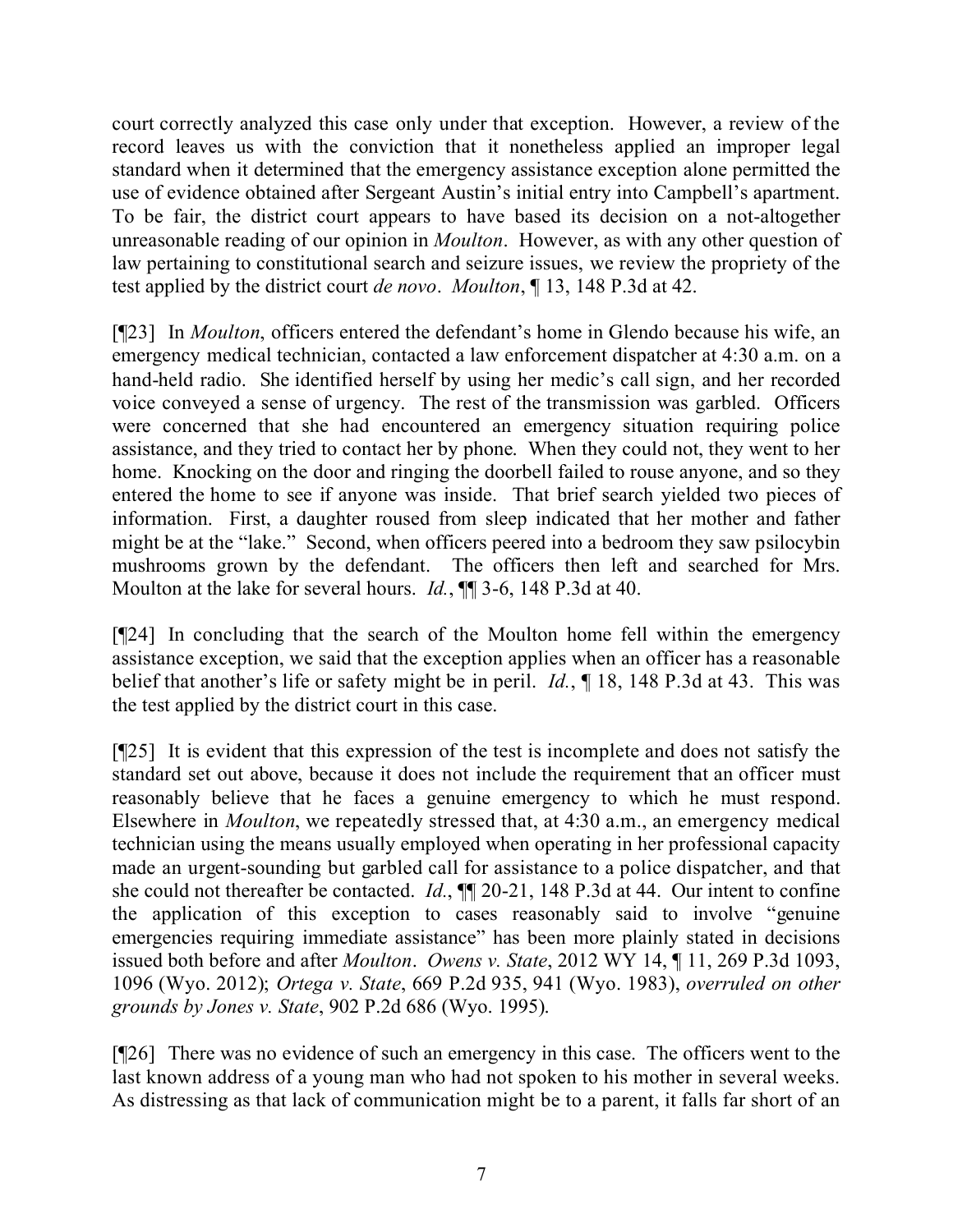emergency or a basis to believe that he required immediate aid. Given the likelihood that some people leave their televisions turned on as a deterrent to would-be intruders, and that they may also leave their dogs in the house when they depart for brief periods, those facts likewise do not suggest an immediate emergency. Simply stated, Sergeant Austin testified to no articulable facts supporting a claim that he reasonably and objectively believed that he and his fellow officer were dealing with a serious emergency that required their immediate entry into Campbell's apartment. Consequently, the emergency assistance exception does not apply. To hold otherwise on the facts of this case would require us to adopt a rule which would render Fourth Amendment protection of the home meaningless.

[¶27] Because there was no emergency when Sergeant Austin opened the door to Campbell's apartment, that entry was an unlawful search in violation of the Fourth Amendment.

# **The Voluntariness of Campbell's Consent to Later Searches**

[¶28] However, the fruits of the search would still have been admissible at trial if the later search was voluntarily consented to and sufficiently separated from the unlawful entry to be untainted by it. To determine whether it was or not, we first determine if the district court's decision that Appellant voluntarily consented to the search was error. Whether consent is voluntary is a question of fact, and the State bore the burden of proving voluntariness by a preponderance of the evidence. *O'Boyle v. State*, 2005 WY 83, ¶ 60, 117 P.3d 401, 417-18 (Wyo. 2005). We will not disturb a district court's resolution of that factual issue unless, viewing the evidence in the light most favorable to the district court's decision, we conclude that it is clearly erroneous. *Id.*, ¶ 18, 117 P.3d at 407. A consent to search is voluntary to the extent that it was not obtained by police coercion as determined by viewing the totality of the circumstances. Those circumstances may include the way in which an officer phrased his request to search, his demeanor, whether the defendant was informed that he could refuse the request, and the presence or absence of threatening behavior or other coercive factors. *Burgos-Seberos v. State*, 969 P.2d 1131, 1134 (Wyo. 1998).

[¶29] The only record we have of Campbell's interaction with Sergeant Austin is the sergeant's testimony at the suppression hearing. A DVD recording of that interaction captured by a personal camera on Sergeant Austin's person was submitted to and reviewed by the district court, but Campbell did not designate that recording as part of the appellate record. Where evidence considered by a trial court is not designated, we assume that it supported a decision rendered in reliance upon it. *See Waggoner v. General Motors Corp.*, 771 P.2d 1195, 1198 (Wyo. 1989).

[¶30] After reviewing Sergeant Austin's testimony and assuming that the contents of the DVD provided additional support for the court's ruling, we conclude that the district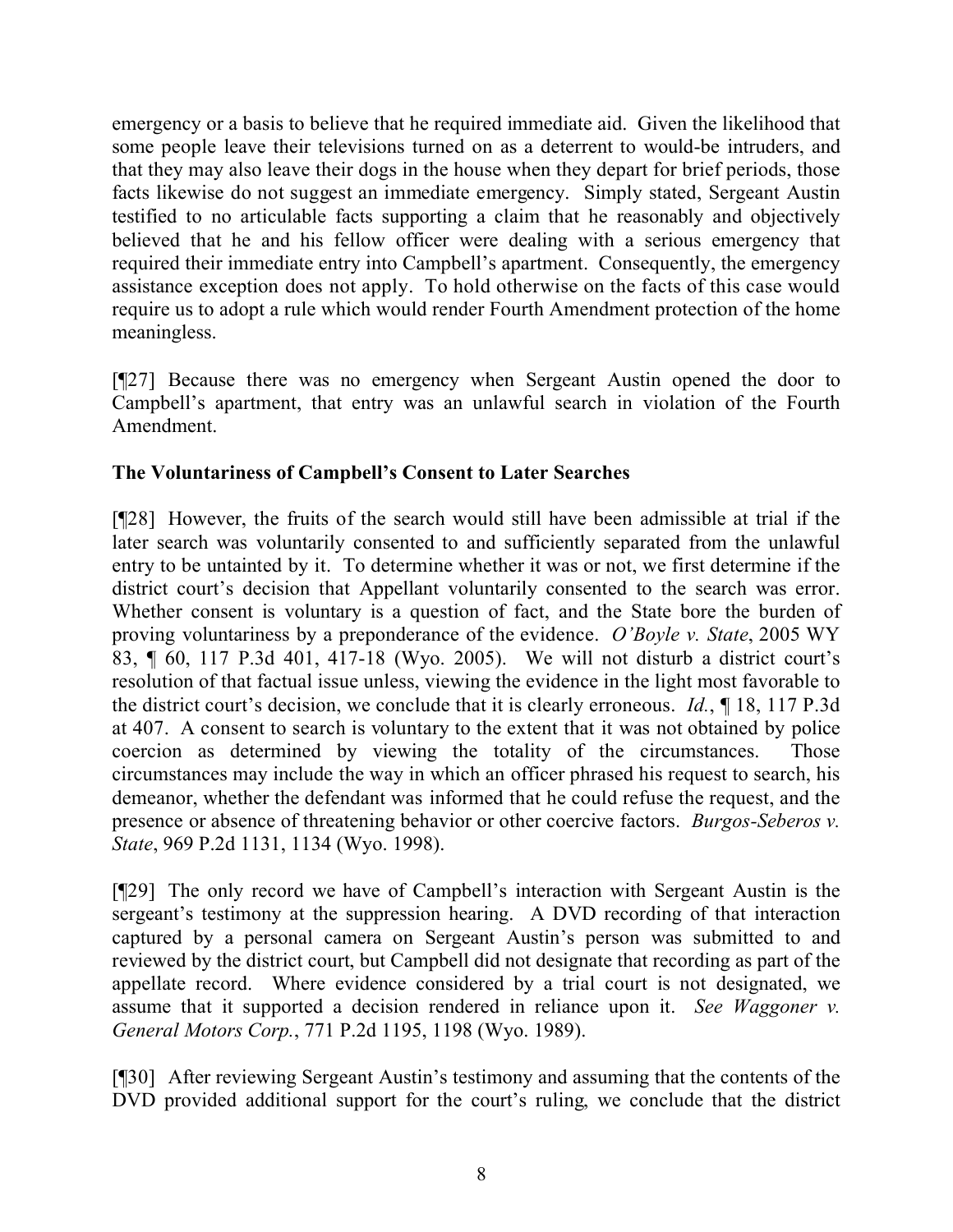court's finding that Campbell's consent was not the result of police coercion was not clearly erroneous.

# **Taint from the Initial Unlawful Search of the Apartment**

[¶31] Although Campbell's consent may have been voluntary, that alone does not mean that evidence recovered in reliance upon it should not be suppressed as the tainted fruit of Sergeant Austin's initial intrusion into his apartment. When a consensual search follows a Fourth Amendment violation, the government must prove not only that the defendant's consent was voluntary in the sense that his will was not overborne by police coercion, but also that pressures resulting from the initial constitutional violation had diminished and were no longer so great as to prevent him from acting with a degree of free will sufficient to purge his consent of the taint of that violation. 4 Wayne R. LaFave, *Search and*  Seizure § 8.2(d) (5<sup>th</sup> ed. 2012, updated 2014);<sup>6</sup> *United States v. Melendez-Garcia*, 28 F.3d 1046,  $1053-54$  ( $10^{th}$  Cir. 1994).

[¶32] This second inquiry focuses on whether there was a sufficient break between the initial illegality and any evidence thereafter obtained. It requires a determination of whether evidence was obtained by exploiting the primary illegality, or whether it was instead obtained by means sufficiently distinguishable to purge the primary taint. *Id.*; *United States v. Fox*, 600 F.3d 1253, 1257 ( $10^{th}$  Cir. 2010). Three factors are particularly relevant to that inquiry: the temporal proximity between the Fourth Amendment violation and the consent to search, the presence of intervening circumstances, and the purpose and flagrancy of the police conduct that violated the Fourth Amendment. *Melendez-Garcia*, 28 F.3d at 1054; *O'Boyle*, ¶ 61, 117 P.3d at 418; *Campbell v. State*, 2004 WY 106, ¶ 14, 97 P.3d 781, 785 (Wyo. 2004).

[¶33] Only the third factor seems to clearly favor the State. The record strongly suggests that Sergeant Austin opened Campbell's apartment door in a well-intentioned effort to better serve the public, and that he minimized his intrusion into the apartment.<sup>7</sup> The weight to be given the thirty-minute time lapse between that initial intrusion and the

 <sup>6</sup> As LaFave observed:

While there is a sufficient overlap of the voluntariness and fruits tests that often a proper result may be reached by using either one independently, it is extremely important to understand that (i) the two tests are not identical, and (ii) consequently the evidence obtained by the purported consent should be held admissible only if it is determined that the consent was *both* voluntary and not an exploitation of the prior illegality.

<sup>4</sup> LaFave, *supra*, § 8.2(d).

 $<sup>7</sup>$  Ironically, the minimal intrusion tends to belie the notion that he may have reasonably believed he was</sup> responding to an emergency.